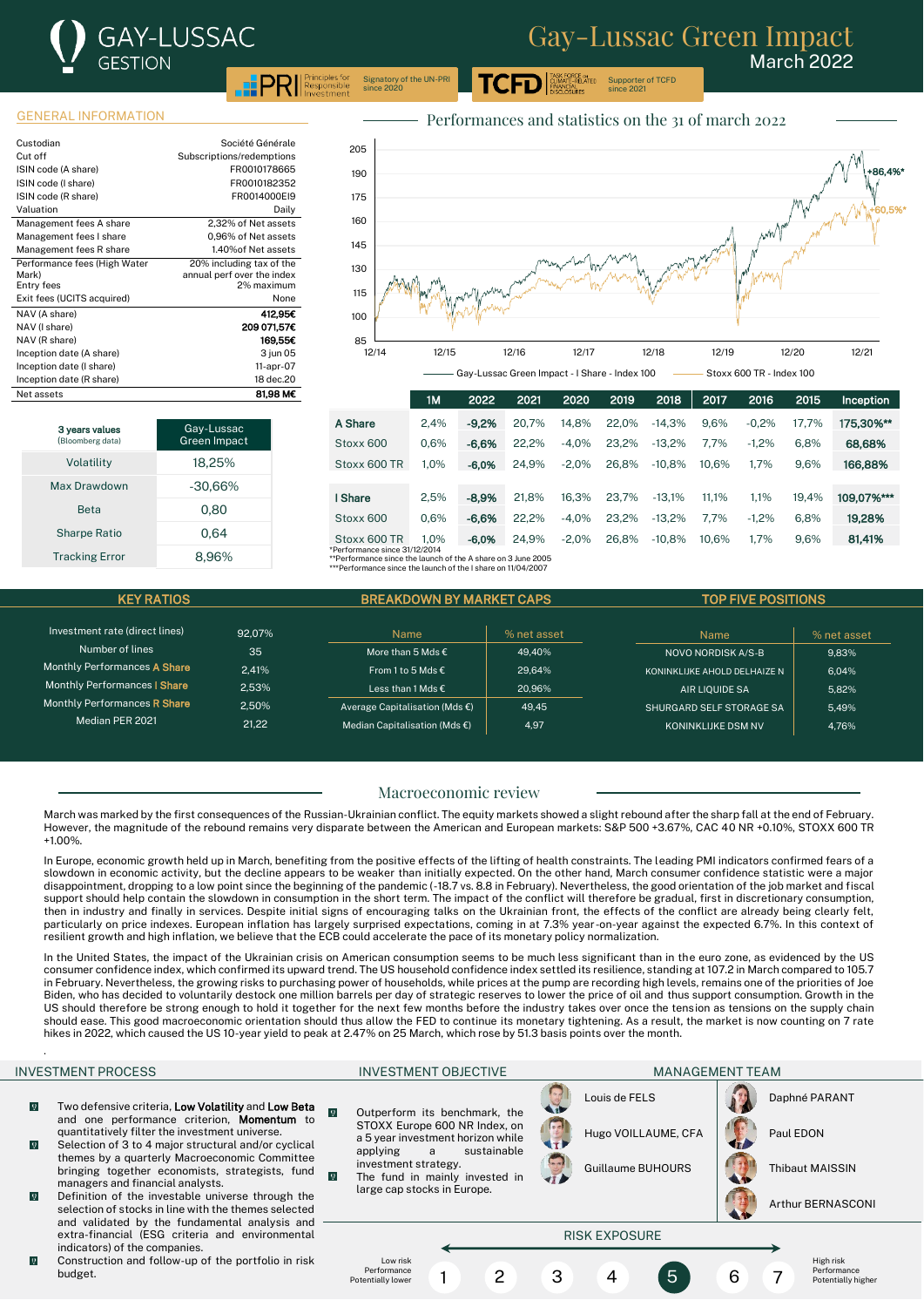

# Management review

During the month of March, we made several adjustments and movements within the Gay-Lussac Green Impact fund. First, we completed the divestment of our positions in Energias de Portugal due to its exposure to coal in line with our exclusion policy, and we divested from Carlsberg, a company that does not fit into the fund's sustainable investment strategy.

We also sold our positions in Verbund in favor of an investment in 7C Solarparken. Our team believes that certain risks surrounding Verbund's case have increased. In addition, the solar power plant operator 7C Solarparken has confirmed its future growth momentum. Benefiting from rising electricity prices, 7C Solarparken is planning acquisitions and ambitious capacity expansion in the coming years.

Finally, we have initiated a position in Wiit, a leading European provider of private and public cloud hosting services. The company has interesting growth vectors, including a solid M&A pipeline and good development prospects, including the launch of an offer in Germany. In addition, Wiit offers an eco-efficient Iaas (= Infrastructure As a Service) model that allows customers to reduce their environmental impact. Indeed, data hosting needs are centralized in energy-efficient data centers certified 100% Clean Energy Label, powered mainly by renewable energy sources.



Extra-financial ratings (ESG)

|                               | Gay-Lussac Green<br>Impact $(70)$ | <b>Benchmark Index</b><br>(/10) |
|-------------------------------|-----------------------------------|---------------------------------|
| Grade average E               | 6.10                              | 6,57                            |
| Grade average S               | 5.99                              | 5.58                            |
| Grade average G               | 6.37                              | 5.70                            |
| Portfolio grade overall ESG** | 7.75                              | 7 49                            |

\*The extra-financial analysis of the portfolio takes into account only the live securities (stocks and corporate bonds). The scores are weighted according to the percentage of the portfolio allocated

to live securities.<br>\*\*The ESG rating is not an equally weighted average of ESG criteria, but a weighted average of the<br>most relevant criteria for each company in the portfolio, according to its industry and sub-sector.

Gay-Lussac Microcaps coverage: 100% (65.7% MSCI + 34.3% internal analysis) STOXX 600 coverage: 100% (65.7% MSCI + 34.3% internal analysis)

The chosen benchmark is a broad market index that does not guarantee the social and governmental characteristics promoted by the fund.

|  | Values                                 | Country     | <b>ESG Grade</b> | Rating | % of net<br>asset |
|--|----------------------------------------|-------------|------------------|--------|-------------------|
|  | ORSTED A/S                             | Denmark     | 10               | AAA    | 2.09%             |
|  | <b>KONINKLIJKE</b><br><b>DSM NV</b>    | Netherlands | 9.6              | AAA    | 4.76%             |
|  | <b>UPM-KYMMENE</b><br><b>LYO</b>       | Finland     | 9.4              | AAA    | 2.17%             |
|  | <b>SCHNEIDER</b><br><b>ELECTRIC SE</b> | France      | 9.3              | AAA    | 0.74%             |
|  | <b>SHUGARD SELF</b><br><b>STORAGE</b>  | Belgium     | 9.3              | AAA    | 5.49%             |



# TOP 5 BEST ESG RATINGS VALUES RATING BREAKDOWN





The figures given relate to previous years. The Fund's performances and the indexes are calculated with dividends and coupons reinvested net of fees. Past performance is not a reliable indicator of future performance and it is not consistent over time. This document is non contractual and intended for the private use of the addressee alone it cannot under any circumstance be interpreted as an offer to sell or soliciting an offer to buy the stocks mentioned in it It is the property of Gay-Lussac Gestion. Reproduction and the rest of Gay-Lussac Gestion. Reproduct or distribution is strictly prohibited without the prior authorization of Gay-Lussac Gestion. Capital is not guaranteed and investment is subject to specific risks. For more

details on investment risks, please refer to the Fund's KIID Prospectus, available on <u>www.gaylussacgestion.com</u><br>GAY-LUSSAC GESTION – a Simplified stock company with a share capital of 391 200 € Registered with the RCS Pa office: 45 avenue George V - 75008 PARIS - France